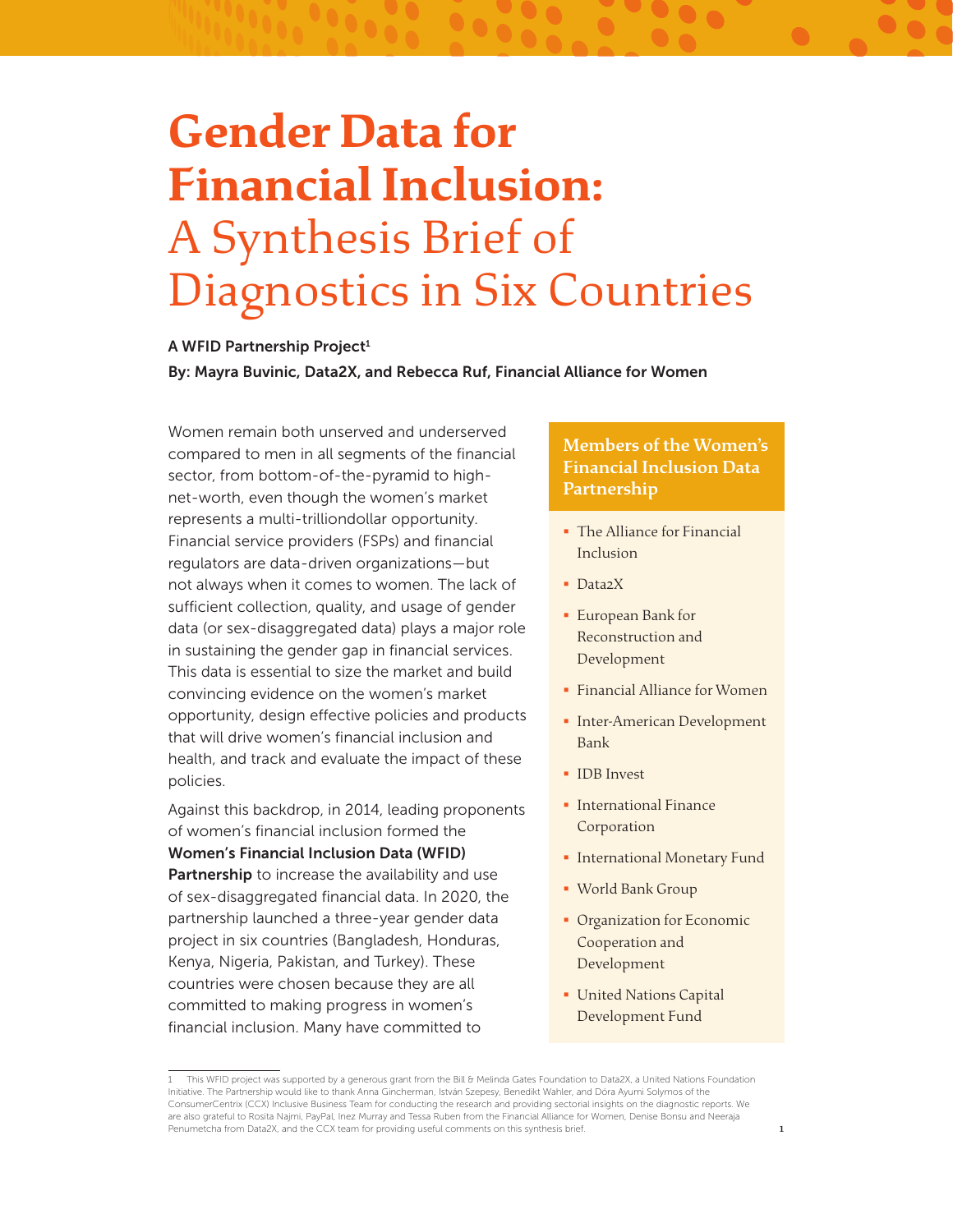the Alliance for Financial Inclusion's Denarau Action Plan to accelerate progress in women's financial inclusion; others have developed gender policy frameworks or developed specific gender targets. The selected countries represent a diversity of regions, cultures, social norms, and economic circumstances, and could serve as models for other countries.

This brief summarizes the main findings and lessons learned from the six gender data diagnostics. The diagnostic work included surveying the majority of financial sector providers (FSPs) in each country, interviewing key stakeholders in both the private and public sectors, estimating the women's market opportunity, and forecasting the gender gap.

The diagnostics examined the availability of sex-disaggregated demand-side data data that captures the financial needs and behaviors of various populations, typically collected through survey instruments or focus groups. They also examined sexdisaggregated supply-side data— administrative data that financial institutions gather on their client portfolios. The WFID Partnership and this project have prioritized the production and use of sex-disaggregated supply-side data since it is less available than demand-side data.

The country diagnostics were guided by and sought to test a theory of change that explains how gender data can propel women's financial inclusion. This theory of change is described below.

# **THE WFID PARTNERSHIP'S THEORY OF CHANGE**

The WFID Partnership's theory of change holds that the production, availability, and use of sex-disaggregated data on the demand for and supply of financial services will enable policymakers and FSPs to take action toward closing the financial inclusion gender gap. Data helps actors move through the women's financial inclusion (WFI) pathway by increasing awareness, catalyzing action, and ultimately leading to the development of WFI champions—stakeholders who have an impact on WFI through either policy action or serving the market. These WFI champions represent the final stage of the framework shown in Figure 1. Policymakers and FSPs move through a five-stage WFI pathway, beginning with being unaware of the relevance of WFI to becoming aware of the gaps, moving to considering action in response to the knowledge they have attained, taking action by implementing strategies to close gaps; and finally, demonstrating impact and becoming WFI champions.<sup>2</sup>

Figure 1. Stakeholder pathway to champion women's financial inclusion



2 WFID Partnership. 2018. "The Way Forward: How Data Can Propel Full Financial Inclusion for Women." 2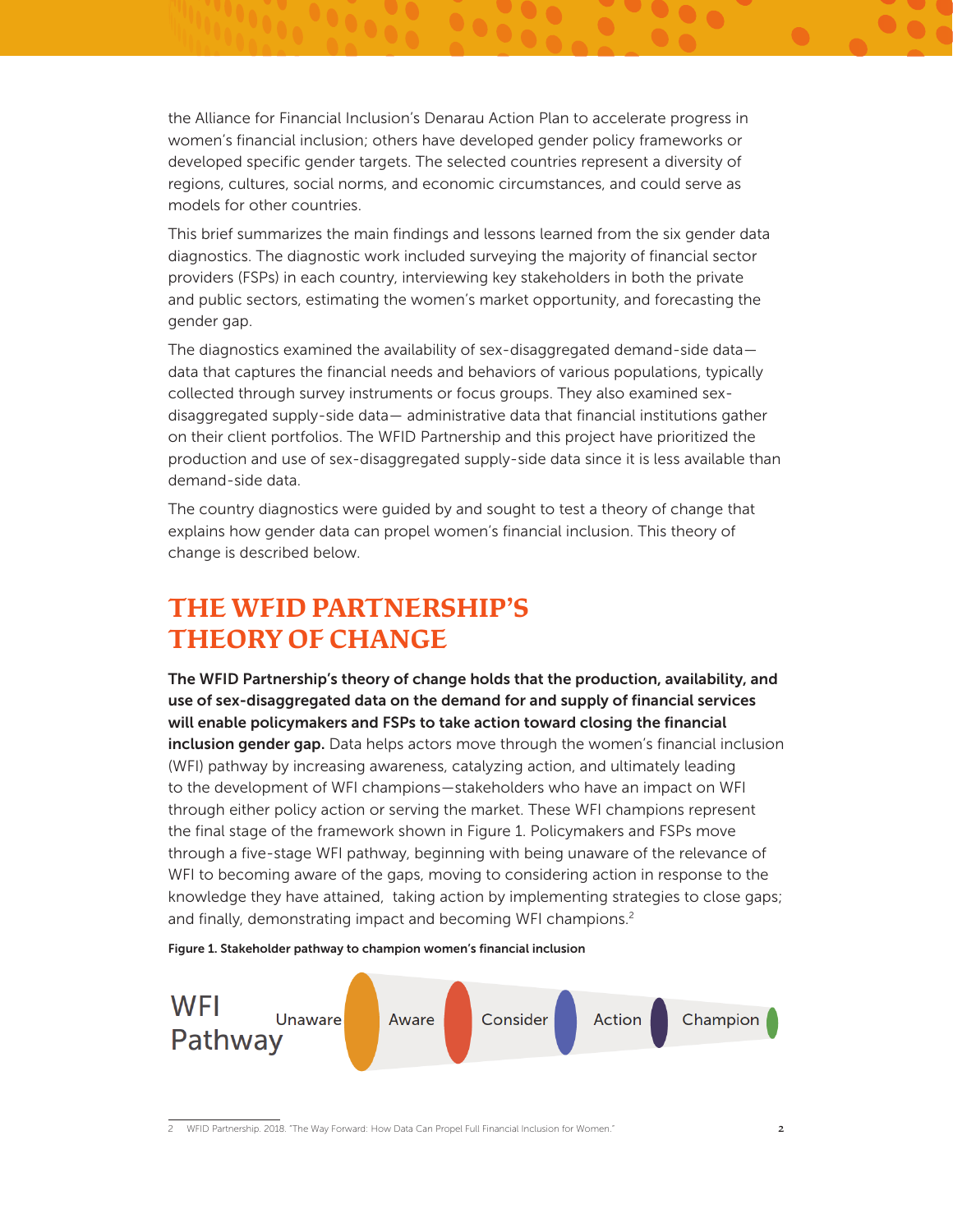## **MAIN FINDINGS: INSIGHTS FROM COUNTRY DIAGNOSTICS**

Overall, the country diagnostics support the project's theory of change: Gender data insights can drive public policies or private sector practices aimed at increasing women's financial inclusion. For example, in Nigeria, the Central Bank of Nigeria developed an implementation framework for advancing women's financial inclusion in response to demand-side data collected by a local sector development organization showing a growing gender gap in financial inclusion.<sup>3</sup> In Pakistan, the newly enacted Banking on Equality Policy was motivated in part by the sex-disaggregated data reported by regulated banks, as mandated by the State Bank of Pakistan.

The diagnostics also suggest that the WFI pathway is organic and iterative—just as gender data can motivate WFI, action can precede and motivate the gathering of gender data. In both Kenya and Turkey, many commercial banks have introduced women's offerings and are well into the Action phase of the WFI pathway; however, they continue to lag in using sex-disaggregated supply-side data to inform these market offerings. By already serving the women's market, these banks have a head start, enabling them to deploy supply-side data to shape more comprehensive women's market strategies. In Honduras, Nigeria, and Pakistan, financial regulators played a critical role in mandating sex-disaggregated data from FSPs, led by gender champions working in these agencies.

# **A SNAPSHOT OF COUNTRY PROGRESS ALONG THE WFI PATHWAY**

All six countries have advanced along the pathway, although more progress is needed to reach the point where comprehensive gender data is available and used effectively to propel WFI. Figure 2 maps the progress of financial regulators and FSPs on the pathway's five stages and their readiness to use gender data. Readiness ranges



Figure 2: The position of regulators and FSPs in the WFI pathway (x-axis) and gender data readiness (y-axis) matrix

3 EFInA (Enhancing Financial Innovation and Access). Access to Financial Services Survey Report.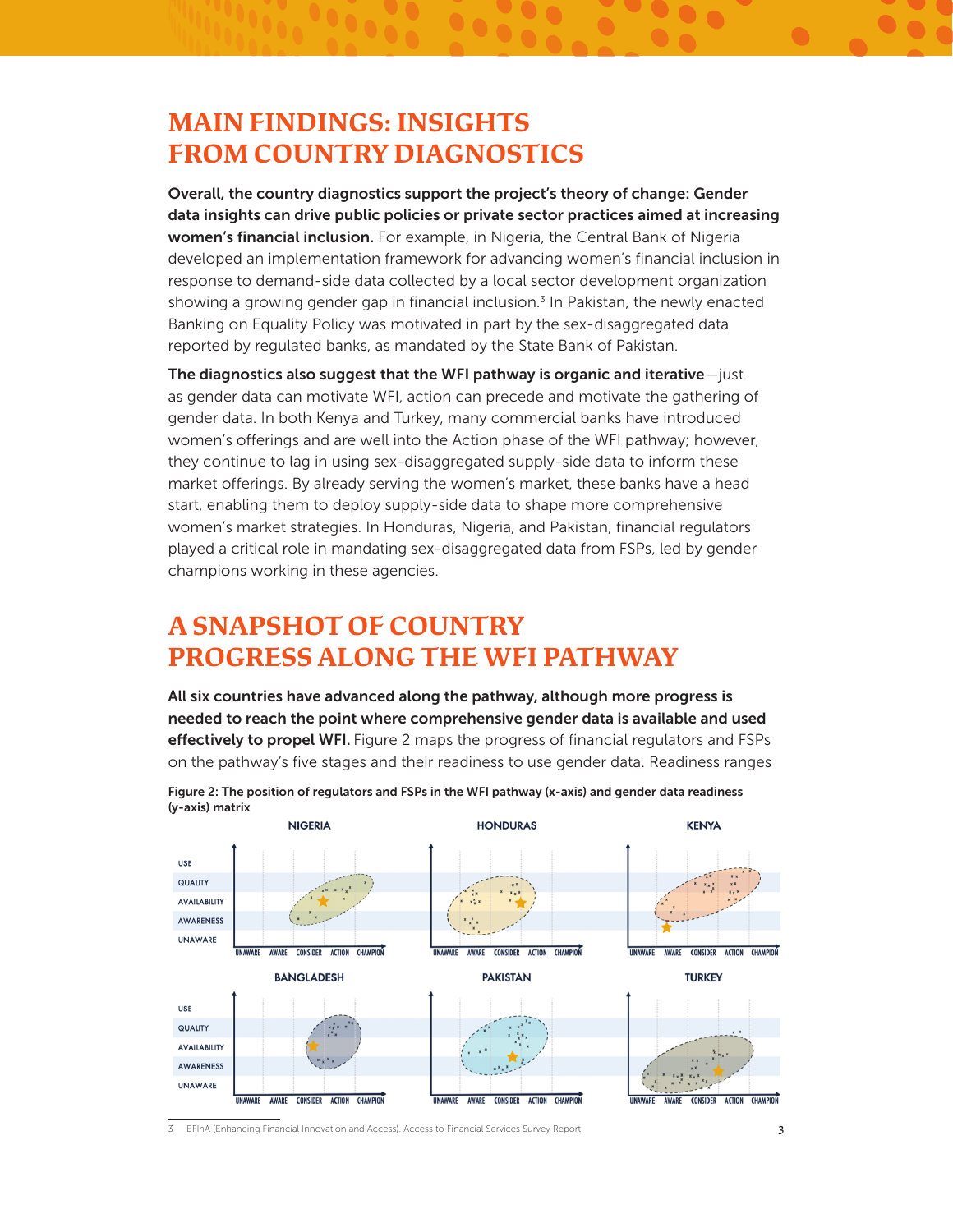from little understanding of the importance of gender data to some awareness with low data availability, to the availability of gender data, to the availability of high-quality gender data, to using gender data in practice to inform policies and design products and services.

As Figure 2 shows, most of the six countries have notable private sector performers. All countries also have laggards, and no country ranks at the top for both data readiness and progress along the WFI pathway.

Countries that are more advanced in the data readiness dimension tend to be further along in the WFI journey. In addition, countries that are on their way to becoming champions are also those with more and better-quality data. This is clearly the case for financial regulators. Also while the position of FSPs within each country's pathway are more complex, similar findings were observed. In most of the markets we found that the FSPs closest to being WFI champions are also the ones with the best data available.

In most countries, financial regulators have led the way and encouraged FSPs to move from the "Consider stage" to the "Action stage" of the WFI pathway. Figure 2 shows that with some exceptions, regulators are more advanced along the pathway than FSPs, demonstrating the key role they can play in promoting women's financial inclusion. By incentivizing sex-disaggregated data reporting, financial regulators have encouraged FSPs to focus on the women's market and increase their production of supply-side gender data. For example, in 2017 the State Bank of Pakistan began mandating monthly sex-disaggregated data reporting of unique accounts from regulated FSPs. This requirement transformed the gender data landscape in Pakistan, allowing more accurate measurements of progress on WFI and more reliable sizing of the women's market opportunity. Likewise, regulatory encouragement of gender data reporting was instrumental in moving the market in Bangladesh, Honduras, and Nigeria. By contrast, in Kenya, FSPs have taken the lead in promoting WFI by developing sophisticated women's market offerings.

Yet, most FSPs do not deploy the gender data analysis needed to fully grasp and tap into women's market opportunity. There are several reasons for this. Gender data reporting is typically not mainstreamed, meaning that FSPs might not have information in standardized formats, making analysis difficult. In addition, gender data literacy is often limited, meaning they might not know how to use the data they do have. The result is that they do not have an evidence-based understanding of the business case for serving women, which poses a barrier to expanding women's offerings. In fact, this was a common refrain from the FSP surveys and interviews conducted in all six countries. For instance, leading banks in Nigeria recognize the strategic opportunity presented by the women's market, but when questioned on why they have not moved forward in their WFI journey, they cited the need for more evidence of a quantifiable business case and more knowledge on how to build scalable models. Similarly, half of the banks interviewed in Pakistan saw women customers as a core element of their growth strategy. But when questioned on the reasons they have not advanced further in their WFI pathway, most responded that they also needed more evidence of the business case to do so.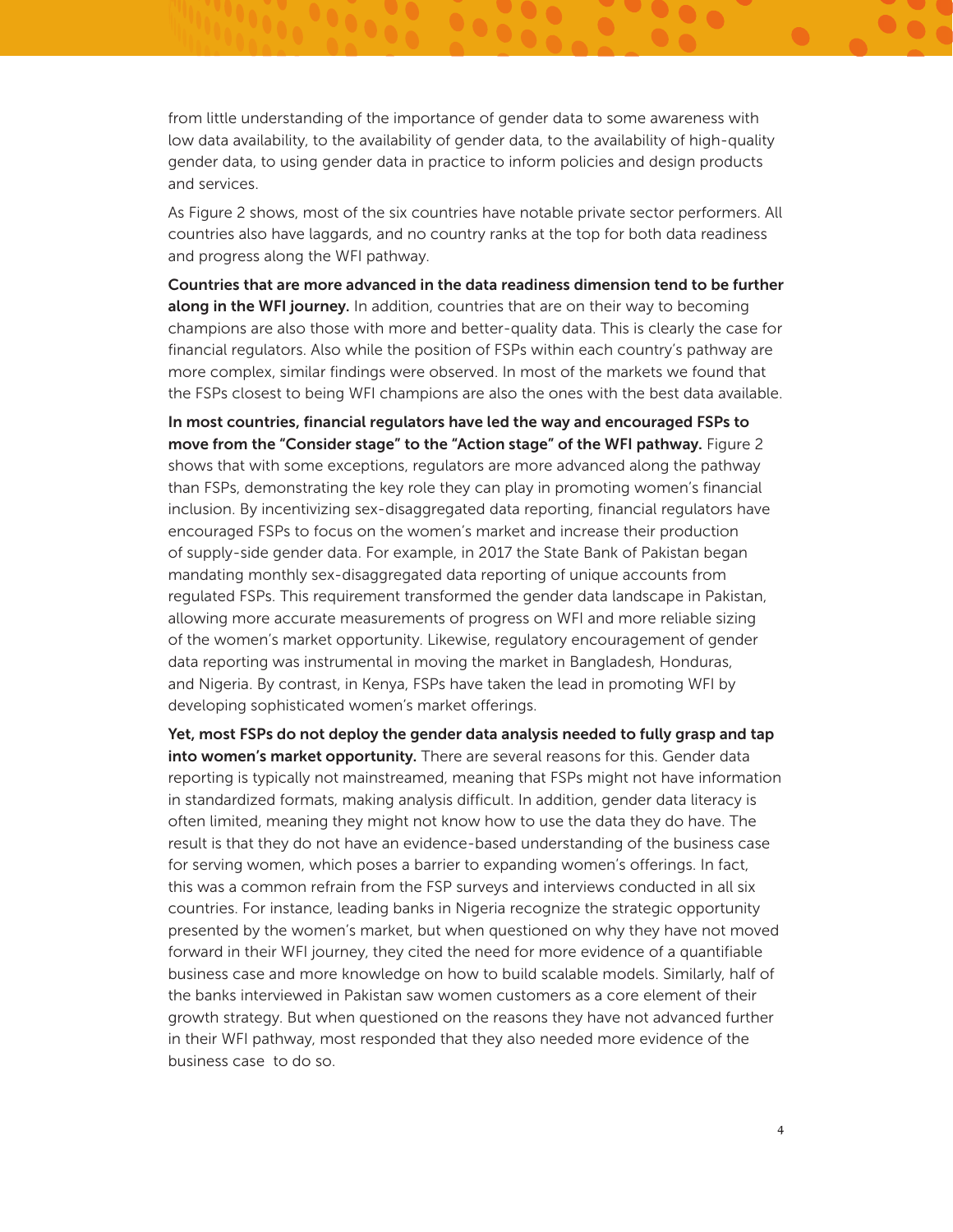In Bangladesh, Kenya, and Turkey, FSPs seem to be aware of the business case of serving the women's market. In Bangladesh and Kenya, this awareness is partly due to increased competition in the banking sector and the need to both grow the customer base and differentiate from competition. Some Kenyan FSPs were swayed partly by the influence of development finance institutions such as the IFC, which has introduced WFI-focused programs. Turkish FSPs have gained an appreciation for the economic importance of women SMEs, amplified by the government, the EBRD, other donors, and regional and local business associations. In Honduras, all banks report supply-side gender data to the regulator, and several have launched women's market offerings. However, given the limited availability of demand-side data on individuals and businesses, it remains difficult for Honduran FSPs to build a nuanced understanding of women's financial needs or the financial services and delivery mechanisms that would work well for them.<sup>4</sup>

### **CALCULATING THE WOMEN'S MARKET GAPS AND OPPORTUNITIES**

If no further action is taken to promote WFI, the gender gaps in access to financial services are likely to persist in most countries over the next decade. In some countries, the financial inclusion gender gap could even grow. For example, in Honduras, this gap could double from 8% to 16% by 2030; while in Pakistan it could **remain at 32%.** To illustrate the power of gender data, we developed a forecasting model based on national-level data to predict the gap in access to financial services between men and women if no further actions are taken.<sup>5</sup> Quantifying these gender gaps can help to build awareness on the importance of targeting women. Countries can use the data—gathered on a continual basis—to catalyze action, set targeted goals, and monitor progress against them.

It is important to note that even in a country like Kenya, which has succeeded in narrowing its gender gap in access to finance, a significant usage gap remains—14%. This illustrates a key point: Just because women have similar access to finance as mendoes not mean that women are making use of this access at the same rate as men. Like the access-to-finance gender gap, this usage-of-financial-services gap represents enormous revenue opportunities for FSPs by deepening their reach into the women's market.

The annual revenue opportunity of reaching unbanked or underserved women in the six countries is substantial; it ranges from an estimated \$352 million USD in Kenya to \$1,159 million USD in Turkey. The diagnostic work also calculated women's market opportunity in each country to build business cases across the private sector, using data on both unbanked and underserved women. These calculations were based on the demand-side data available in each market, complemented by revenue source

<sup>4</sup> In response to this data gap, the government of Honduras has launched demand-side surveys to assess women's financial needs in the country in collaborations with the IDB.

<sup>5</sup> Forecasting models were based on Global Findex 2017, World Bank, IIASA, and IMF databases. The World Data Lab forecasted the gender gap in access to formal finance (adults having a bank account in a financial institution or with a mobile money provider) using non-linear models with many relevant covariates, such as GDP growth, inflation, literacy, proximity to banks/agents, secondary/tertiary education, and ownership of mobile phones to predict the likelihood of being banked over the next decade. See detailed description of the forecasting models in Appendix A of the country diagnostics. **5** and the country diagnostics of the country diagnostics.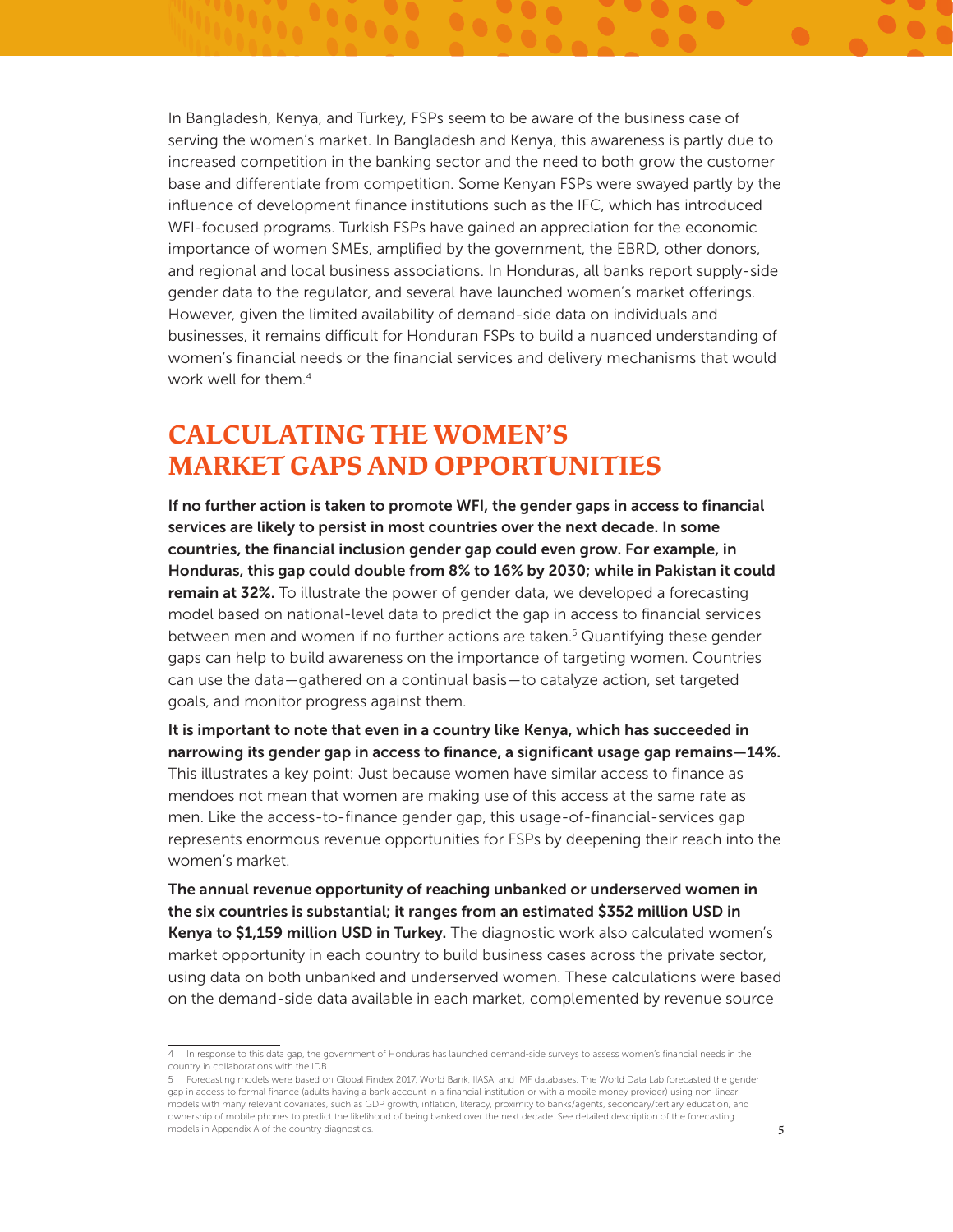assumptions. In addition, market sizing calculations were conducted for specific segments of the women's market to indicate opportunities within various customer segments. The availability of robust demand-side data enabled the calculations, revealing compelling business cases. By increasing the availability of supply-side data, these business case metrics could be enhanced further and leveraged more. Even given the limitations—including incomplete data sources and the assumptions made—our calculations suggest the potential for substantial banking market revenue gains if FSPs were to maximize their women's market opportunities, ranging from a roughly estimated low of 2% (in Turkey) to a high of 25% (in Honduras). See Figure 3 for illustration of gender gaps and opportunities.<sup>6</sup>

|            | <b>Estimated gender gap in</b><br>access to formal financial<br>services by 2030 | <b>Estimated annual FSP</b><br>revenue potential in<br>women's market |
|------------|----------------------------------------------------------------------------------|-----------------------------------------------------------------------|
| Bangladesh | 16%                                                                              | \$973 M                                                               |
| Honduras   | 16%                                                                              | \$446 M                                                               |
| Kenya      | $<1\%$                                                                           | \$352 M                                                               |
| Nigeria    | 7%                                                                               | \$766 M                                                               |
| Pakistan   | 32%                                                                              | \$652 M                                                               |
| Turkey     | 22%                                                                              | \$1.159 M                                                             |

|  |  |  | Figure 3. Access to financial services: Estimated gender gaps and opportunities |
|--|--|--|---------------------------------------------------------------------------------|
|  |  |  |                                                                                 |

### **KEY LEARNINGS**

The diagnostic work uncovered some important learnings on the state of gender data across the six countries, presented here.

### DATA AVAILABILITY

- Countries have more gender data available than expected, including demandside data and, to a lesser but still notable extent, supply-side data. Demand-side surveys have long been used in the financial sector and have enabled the scoping of the untapped FSP opportunity in the women's market in Bangladesh, Kenya, Nigeria, and Turkey. More recently, financial regulators have prioritized the sexdisaggregation of the data reported by FSPs, and this has increased the availability of sex-disaggregated supply-side data in most countries.
- Limitations in either supply- or demand-side data impede a thorough grasp of the women's market, including women customer segment needs and behaviors. This underscores the importance of both types of data in designing effective women's market strategies. For example, in Honduras, the lack of demand-side data makes

<sup>6</sup> In the case of Pakistan, there is available data on the banking sector revenue, which is provided by SBP. For the other 5 countries, the estimate for the total banking revenue was made on the basis of: the total assets and return on assets of the banking sector and an estimated profitability ratio of banks from each respective market. 6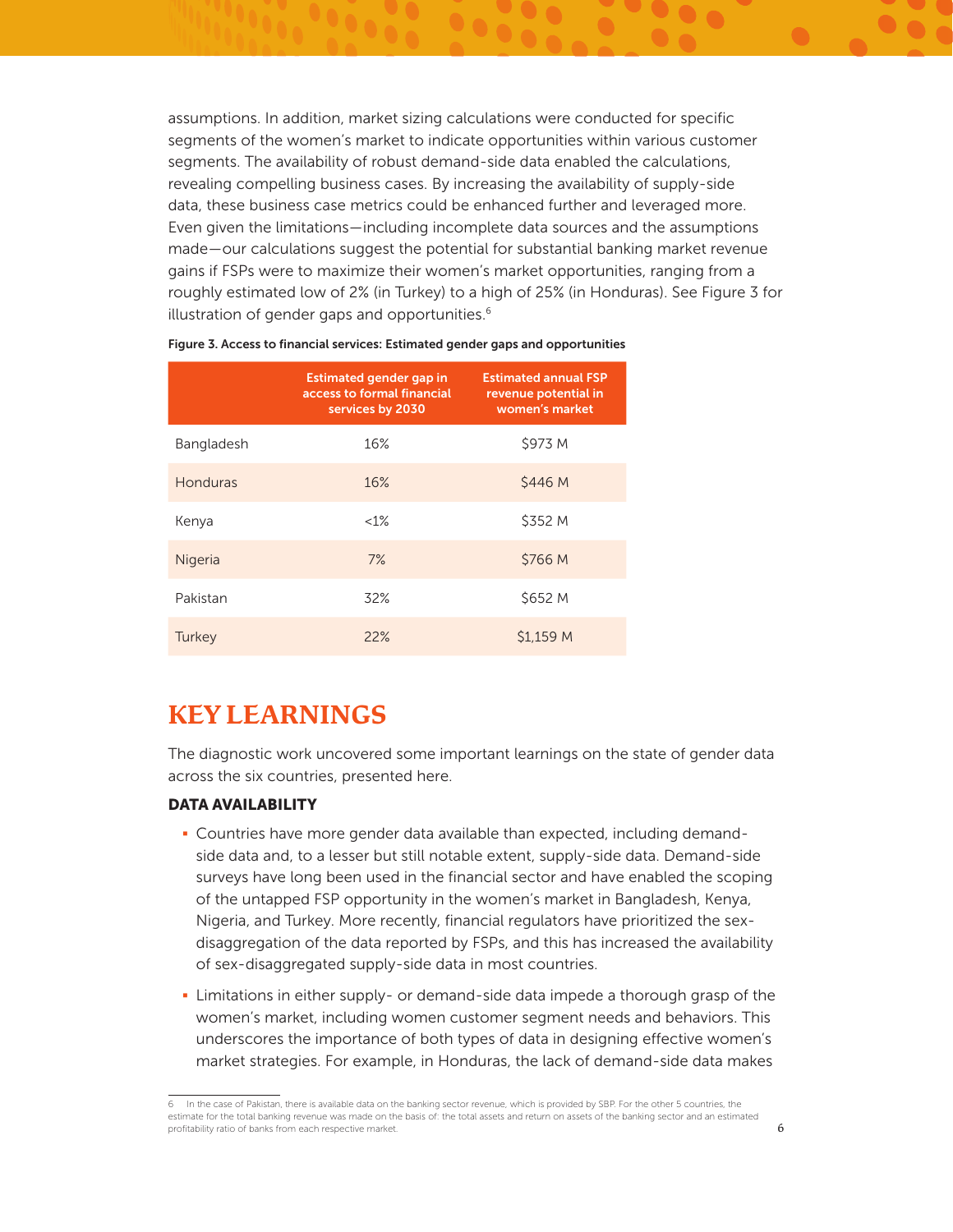it difficult for FSPS to build a nuanced understanding of women's financial needs or the financial services and delivery mechanisms that would work well for them. In Kenya, on the other hand, the lack of supply-side data makes it difficult to get a handle on the reasons behind a 14% gender gap in usage of financial services.

- Gender data champions with influential roles in the financial services ecosystem are instrumental in driving gender data collection and reporting. In most countries (Honduras, Nigeria, Pakistan), the commitment from financial regulators (WFI champions) to launch sex-disaggregated data collection was critical. In Kenya, the influence of two groups—Kenya Bankers Association and Financial Sector Deepening Trust—drove market action from FSPs, which in turn influenced government policy to focus on financial inclusion for women. External stakeholders (donors and IFIs) have played an important role in all countries in influencing financial regulators to collect gender data to expand and track women's financial inclusion.
- There is an enormous gap in the availability of WSME data. Sex-disaggregated data on retail customers and sole proprietors is much more available than data on WSMEs, in part due to the difficulty in identifying and tagging WSMEs. Unless FSPs have been encouraged to do so by an investor or international organization, most do not have the systems or processes in place to do so. This problem is exacerbated by a lack of common WSME definitions. For example, in Kenya, this impedes FSPs' ability to measure the uptake of existing small business products. In Honduras, it inhibits the financial regulator's ability to run meaningful analysis on the data reported by FSPs. In Bangladesh, while a standardized definition of WSMEs exists, it is not universally used by FSPs to identify such businesses. This stands in contrast to ongoing global interest in supporting WSMEs and highlights the importance of agreeing on a common, widely shared operational definition of WSMEs that the financial sector can adopt, along with simple metrics that FSPs can use.7
- Going forward, improving the reporting of both supply- and demand-side data including WSME data—will be the primary data availability challenge to address.

### DATA PRODUCTION

- The uneven mechanics of how data is generated impact quality and make standardization difficult. FSPs in several countries, including Bangladesh and Kenya, typically rely on manual data entry, which increases risk of errors and affects quality, frequency, and reliability. In Kenya, this is a likely reason that commercial banks do not make use of the data to shape their women's offerings. In other countries, like Nigeria, a mix of manual and automated processes is involved, potentially creating discrepancies that can impact the integrity of the data analysis.
- The types of data FSPs produce to meet regulators' requests are not necessarily the types of data that could deeply inform commercial product development decisions. Typically, regulators ask for data on the number of women accessing financial services. This information is only the beginning of what is needed to design commercial offerings. Granular, sex-disaggregated indicators such as

See [WFID Partnership's Women's Financial Inclusion Data Dictionary for operational definitions of WSMEs.](https://data2x.org/resource-center/womens-financial-inclusion-data-dictionary/) 7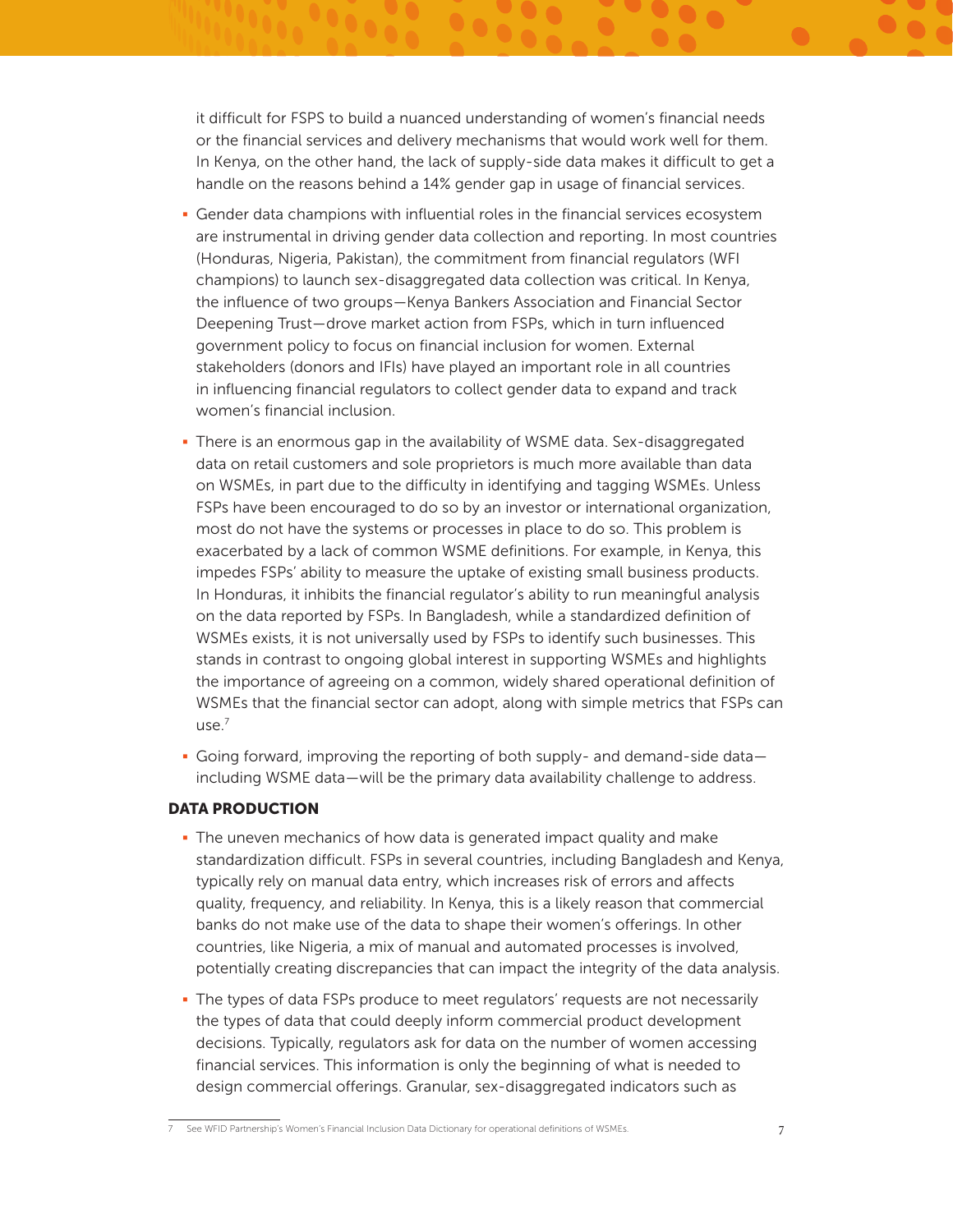non-performing loan statistics are generally not requested. But such information, reported on a timely basis with standardized frequency could help build the business case that women make good customers. Transactional, customer-level data would also serve to highlight the ways in which women make use of the financial services they are accessing, helping to uncover they types of products women customers want and enabling targeted marketing campaigns to further increase uptake.

• Going forward, the primary data production challenges will include upgrading data systems from manual to electronic platforms and deepening the data collection to include sex-disaggregated, individual customer-level transaction data. The rise of fintechs could ease reporting challenges, as branchless banking in all countries presents a unique opportunity to electronically collect and report detailed sexdisaggregated data. This is especially important in countries like Kenya, where mobile banking prevails and the gender gap is in usage of financial services, not in access. A shift to digital platforms in Pakistan should significantly increase the availability of gender data linked to women's bank accounts, as government social safety net beneficiary payments, public sector salaries, and garment worker wages are all migrating to electronic platforms.

#### DATA USAGE

- FSPs do not routinely include the gender data produced in their own reporting to management. This could be due in part to the limitations in availability and production noted above. In Nigeria, for instance, only about a quarter of MFBs routinely include sex-disaggregated data in management reporting; about a half include this data only occasionally, and another quarter never do. Similarly, in Pakistan despite decent data capabilities, less than 40% of FSPs include sexdisaggregated data in their regular automated reporting. And in Turkey, while banks have the tools to collect and analyze detailed sex-disaggregated data on individual accounts, they do not include it in their internal reporting.
- Using the data in management reporting is a first step that will encourage more data analysis and interpretation, helping to bring the business case to the attention of senior leaders. In turn, this will drive increased interest and buy-in from management, ideally leading to a stronger focus on the women's market.
- § Going forward, mainstreaming gender data into regular management reporting will be the primary data usage challenge to address. This requires strengthening the business case for WFI, improving the mechanics of data collection and, importantly, increasing the capacity of FSPs to collect and analyze data to inform decision-making.

### DATA DRIVING ACTION

• FSPs do not routinely deploy gender data to inform products or track performance of women's portfolios. To some extent, this could be due to knowledge gaps, which FSPs themselves appear eager to close. FSPs interviewed in all six countries routinely requested information on how to use data in designing and scaling women's customer value propositions.